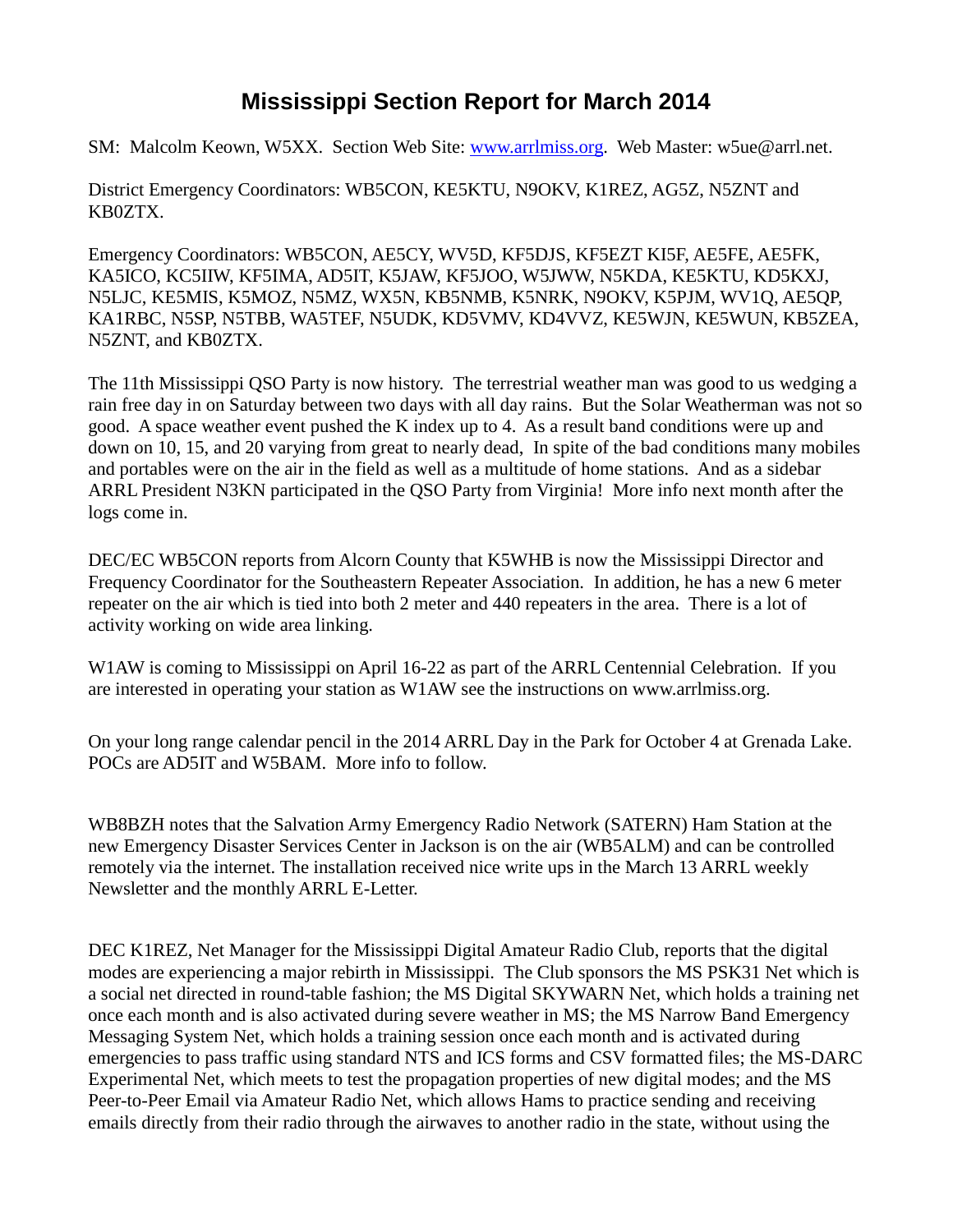Internet.

Further, every Monday night the club also sends out an FCC allowed one-way Weekly Digital Bulletin with information of interest to Digital Hams in MS. A complete listing of net times and frequencies is provided on the Mississippi Section Web Site at [www.arrlmiss.org](http://www.arrlmiss.org/) under Nets. Also see www.msdarc.org for a discussion of the MSDARC and tips on how to get started on the HF Digital modes.

WB5ASP got some good local media coverage for Ham Radio as a result of his presentation to the Lincoln County Genealogical and Historical Society. His picture and portable station setup were featured in the March 18 edition of the Brookhaven Daily Leader.

N5MZ reports that the Petal Amateur Wireless Society (PAWS) had a very active month in March with 10 new Technicians and three upgrades to General. A new General Class will start in April. Further, PAWS provided communications for the Petal Y's 'Light the Night 5K' on March 29. the event was postponed from March 28 due to severe weather in the area. Several new Hams and Petal High School students provided safety and support communications: KG5AFS, N5MZ, KF5ZCI, KF5YXO, KG5AZG, KG5AZH, NU5Y, KF5SPG, KF5YXY, KG5ASA, KF5ZFU, K5JBA, and KF5YXZ. At the March PAWS Meeting NU5Y provided a presentation on solar power. Eric's company, BeReady Solar is a vendor at a number of area hamfests. PAWS had 29 in attendance - a record crowd! You can follow PAWS on Facebook - search for Petal Amateur Wireless Society – N5YH.

DEC KE5KTU notes that the Metro Jackson ARES net conducted an exercise simulating the loss of our repeaters during the net. They switched to a back up frequency of 146.540 Simplex and reestablished the Net there utilizing relay stations. They were able to 'net' 7 or more stations. This was a unannounced drill and very informative.

In a similar exercise EC K5JAW reports from the Delta that during one session of the Delta ARES Emergency Net a previously unannounced simplex test was conducted. Normal net operations are held on the N5LRL repeater. During the net, the NCS directed all stations to a simplex frequency to finish the Net. Relay operations were needed in some cases, but conditions were favorable to conduct simplex from Sunflower to Carroll Counties. Jim notes that they weren't the most clear 2-meter simplex QSOs, but this approach worked. More tests like this will be conducted each month to maintain familiarity with switching from repeater to simplex, as well as serving to gauge 2-meter simplex propagation.

K5JAW also reports that he is participating the QSO-365 Project this year which requires participants to make at least one QSO per Day during 2015. Jim says this project forces him to make a conscious effort to get on the air daily and become a better operator. So far he has not missed a day in 2015 and has 8 new countries logged. The best DX has been RI1ANT in Antarctica. For more info check the G6NHU blog at http://qso365.co.uk/

Welcome to the following new Hams in Mississippi in March: KG5ANM, Clifton – Lucedale; KG5ANQ, Daniel – Booneville; KG5AOR, Amos – Perkinston; KG5AOT, Susan – McHenry; KG5AQL, Michael – Ocean Springs; KG5ARZ, Tyson – Lucedale; KG5ASA, Lewis – Petal; KG5ASB, Joshua – Petal; KG5ASI, Phillip – Cleveland; KG5ATV, Dow – Coffeeville; KG5ATW, Andrew –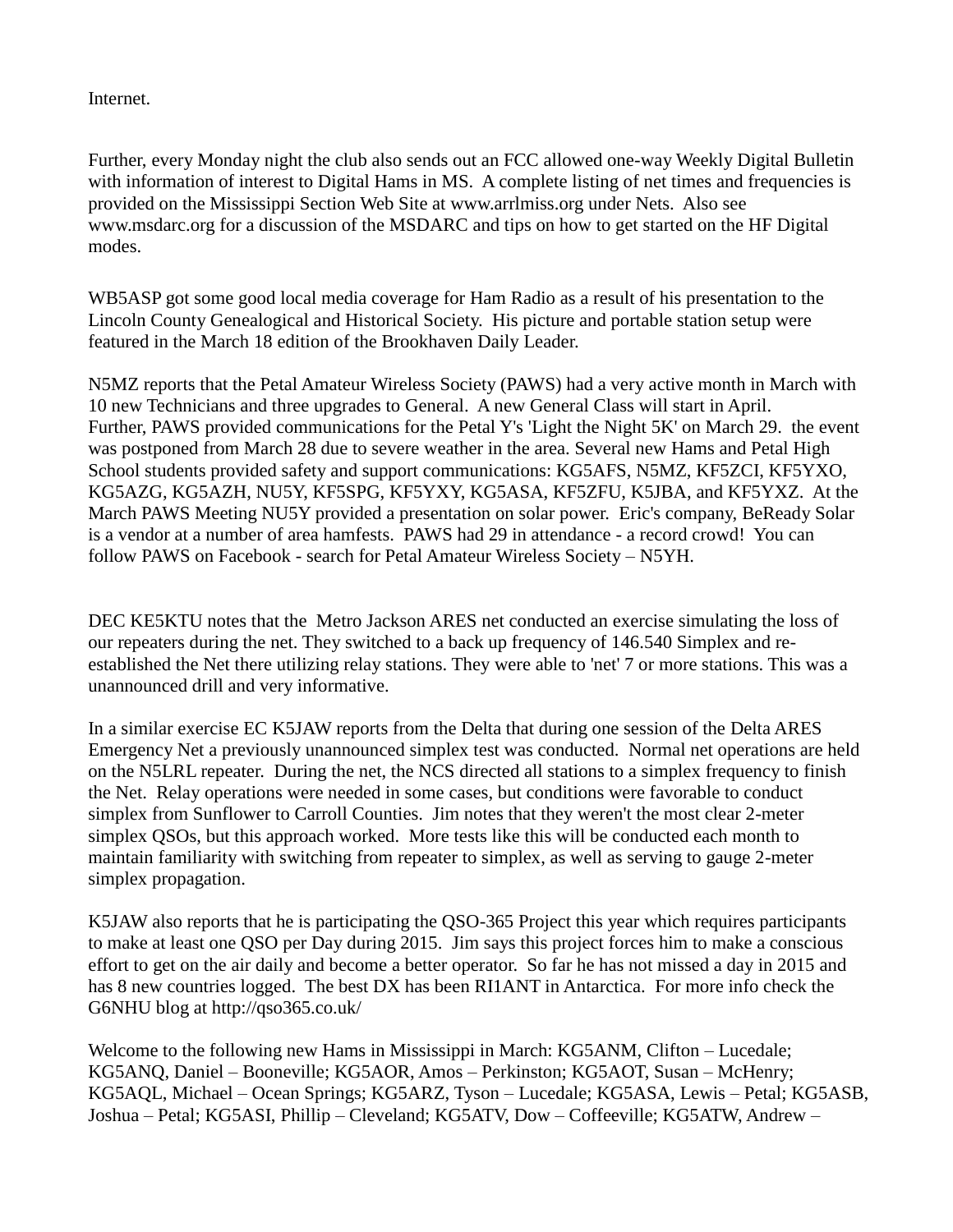Grenada; KG5ATX, Joshua – Grenada; KG5ATY, Zachary – Grenada; KG5ATZ, David – Carrollton; KG5AUA, Louis – Grenada; KG5AUB, Jimmy – Pope; KG5AUC, Jimmy – Greenwood; KG5AUD, Joshua – Coila; KG5AUE, Jay – Grenada; KG5AUW, Sumpter – Oxford; KG5AVD, Danny – Southaven; KG5AVE, Pamela – Nesbit; KG5AVF, Donald – Hernando; KG5AVG, Nyla – Hernando; KG5AVI, John – Southaven; KG5AVJ, James – Southaven; KG5AVK, Cynthia – Olive Branch; KG5AVL, Mike – Hernando; KG5AVM, Susan – Hernando; KG5AVN, Jayson – Hernando; KG5AVS, Chester – Hollandale; KG5AVT, Michelle – Crystal Springs; KG5AVU, Tai – Richland; KG5AVV, Dale – Clinton; KG5AWM, Patrick – Lauderdale; KG5AWN, Jonathan – Collinsville; KG5AXH, William – Brandon; KG5AZG, Emilie – Petal; KG5AZH, Aimee – Petal; KG5AZI, Nathan – Petal; KG5AZJ, Dwayne - Laurel; KG5AZK, Tim – Petal; KG5AZL, Delisa – Lucedale; KG5AZM, Brent – Lucedale; KG5AZN, Ryan – Petal; KG5BAU, Leon – Starkville; KG5BAV, Benjamin – Columbus; KG5BAX, Richard – Greenwood; KG5BBA, Terry – Crystal Springs; and KG5BDR, Scott – McHenry. 51 new Hams in one month! Wow! Thanks for the assistance from the instructors, mentors, and VE Teams, who conducted the exams.

Also welcome to the following new ARRL Members in March: KD5AAG, W.D. - Hattiesburg; KE5AIF, David – Starkville; KG5ASA, Lewis – Petal; KG5AVH, William – Byhalia; KG5AVK, Mike – Hernando; K4CYZ, Kenneth – Pascagoula; KB5GEH, Perry – Raymond; N4GJP, Richard – Ocean Springs; AE5HG, Albert – Brandon; W5IGE, Robert – Ocean Springs; KA5IWO, Kevin – Madison; WD5JNC, John – Moss Point; KF5MYY, Aaron – Sumrall; KD5NYV, Emmett – Terry; KF5PRS, William – Iuka; KF5RBP, Germaine – Brandon; KD5RJX, James – Brooklyn; KF5SFJ, Glenn – Gulfport; KD5SPQ, Donald – Olive Branch; KE5UD, William – Ocean Springs; K5VSD, Jimmy – Amory; and KF5YTL, David – Carriere; The Mississippi ARRL Membership is now 1,144. Up 13 from last month. Just two short of our record. Thanks for your continuing membership recruitment efforts.

In addition welcome to KE5NQP as OO, KE5BSB as OES in Itawamba County, and KB9ZR as Assistant EC in Harrison County.

Congratulations to the following on their upgrades: KG5AFT, Kissi – Mize; KG5AKQ, Corey – Southaven; KG5AMG, Leon – Crystal Springs; KG5ANB, Ronald – Seminary; KG5AOS, Timothy – Wiggins; KF5SEJ, Herbert – Crystal Springs; KF5TAV, Dorothy – Horn Lake; KF5UJD, David – Wiggins; KF5ZAT, Keith – Petal; and KF5ZTO, Claude – Utica.

Also congratulations to KE5BSB for completing ARRL Course EO-16 on Public Service and Emergency Communications Management for Radio Amateurs.

Club Newsletters/Reports: Hattiesburg ARC (AC5E), Lowndes County ARC (AD5DO), Meridian ARC (W5MAV), and the Northeast Mississippi ARA (KB5NMB).

DEC/EC Reports: WB5CON (NE MS/Alcorn), KF5EZT (Rankin), KE5KTU (Hinds), K5JAW (Delta), K5MOZ (Jackson), WX5N (Prentiss and Tishomingo), KB5NMB (Itawamba), N9OKV (Harrison), WV1Q (Jasper), K1REZ (EC MS), WA5TEF (Lee), and KE5WJN (Pearl River).

Regret to report the passing of WA5VFP of Philadelphia. Gene was past Assistant Executive Director of the Mississippi Baptist Convention as well as earlier being Pastor of First Baptist Church in Philadelphia for many years. Also regret the passing of W5ED of Meridian. Jim was a retired USAF Senior M/SGT and past DEC of East Central Mississippi. And lastly regret to reports the passing of N5RJD. Bob was a regular checkin to the MSPN and frequently went to DRN5 to take traffic.